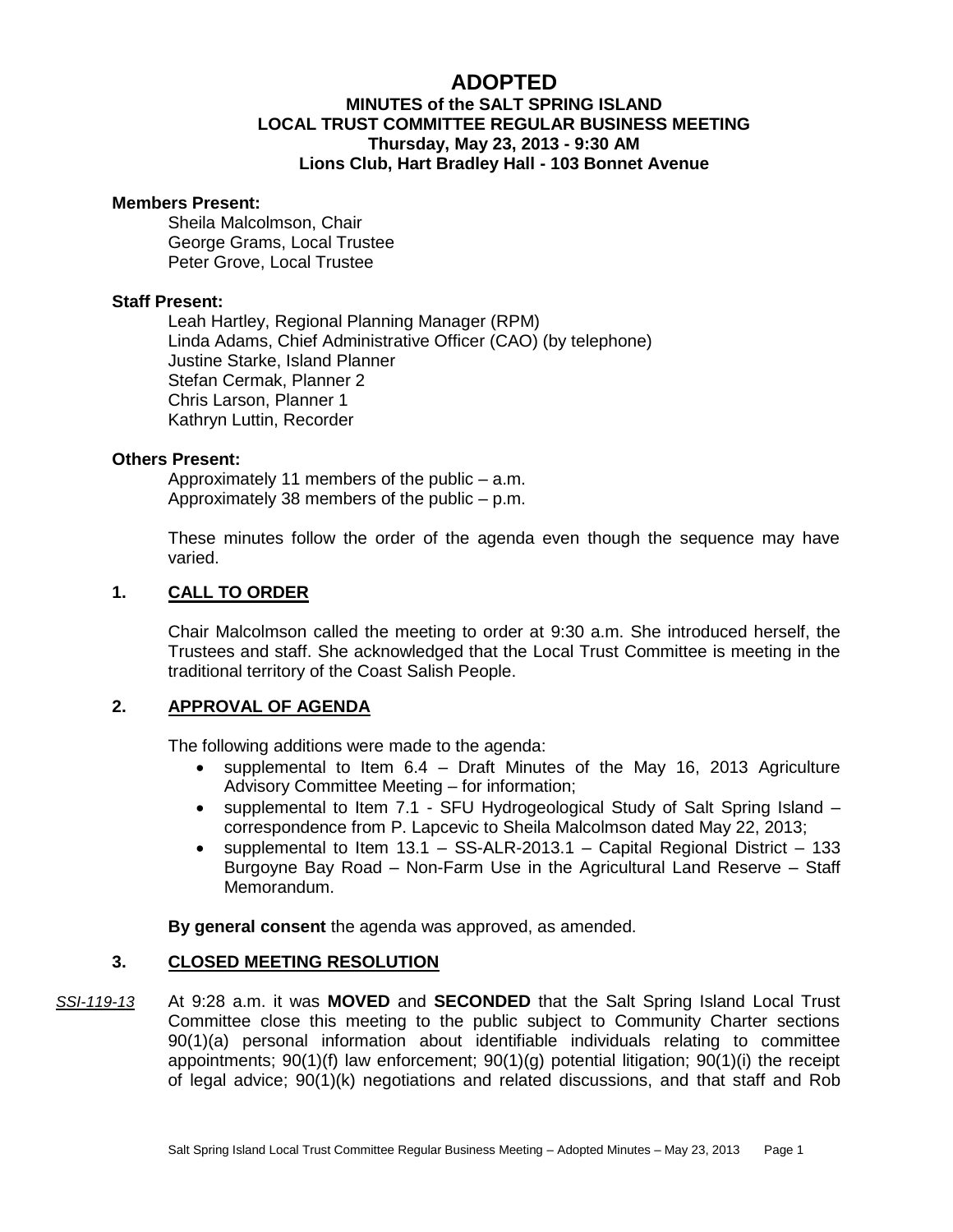Grant, representative from the Salt Spring & Southern Gulf Islands Community Services Society be invited to remain. **CARRIED**

# **4. OPEN MEETING RESOLUTION**

*SSI-120-13* At 11:13 a.m. it was **MOVED** and **SECONDED** that the Salt Spring Island Local Trust Committee re-open this meeting to the public subject to Section 89 of the Community Charter. **CARRIED**

Chair Malcolmson called for a recess at 11:14 a.m. The meeting reconvened at 11:18 a.m.

# **5. RISE AND REPORT**

# **5.1 Advisory Planning Commission and Agricultural Advisory Planning Commission Appointments**

Trustee Grove reported the following appointments:

Agricultural Advisory Planning Commission:

- one year term: Conrad Pilon, Tony Threlfall, George Laundry and Jan Steinman;
- two year term: Ken Byron, Bree Eagle and Jane Squier.

Advisory Planning Commission:

- representing environmental interests: Susan Hannon (two year term), Sally John (two year term) and Jeff Thompson (two year term);
- representing design interests: Dolores Bender-Graves (one year term), Neil Morie (two year term) and Janet Stethem (two year term);
- representing planning interests: Zwanette Pereboom (one year term) and John Newton (two year term);
- members-at-large: Norbert Schlenker (one year term), Brigitte Hayes (one year term) and Rosey Brenan (two year term).

## **5.2 SSI Bylaw Enforcement**

Chair Malcolmson reported that the Salt Spring Island Local Trust Committee will continue to deal with short-term vacation rentals on a "complaints received" basis.

# **6. MINUTES AND RESOLUTIONS WITHOUT MEETING**

## **6.1 Draft Minutes of the May 2, 2013 SSI LTC Regular Business Meeting**

**By general consent** the Salt Spring Island Local Trust Committee Regular Business Meeting minutes of May 2, 2013 were adopted, as presented.

# **6.2 Draft Minutes of the March 15, 2013 SSI LTC Special Business Meeting of the St. Mary Lake Watershed Working Group**

**By general consent** the Salt Spring Island Local Trust Committee Special Business Meeting of the St. Mary Lake Watershed Working Group minutes of March 15, 2013 were adopted, as presented.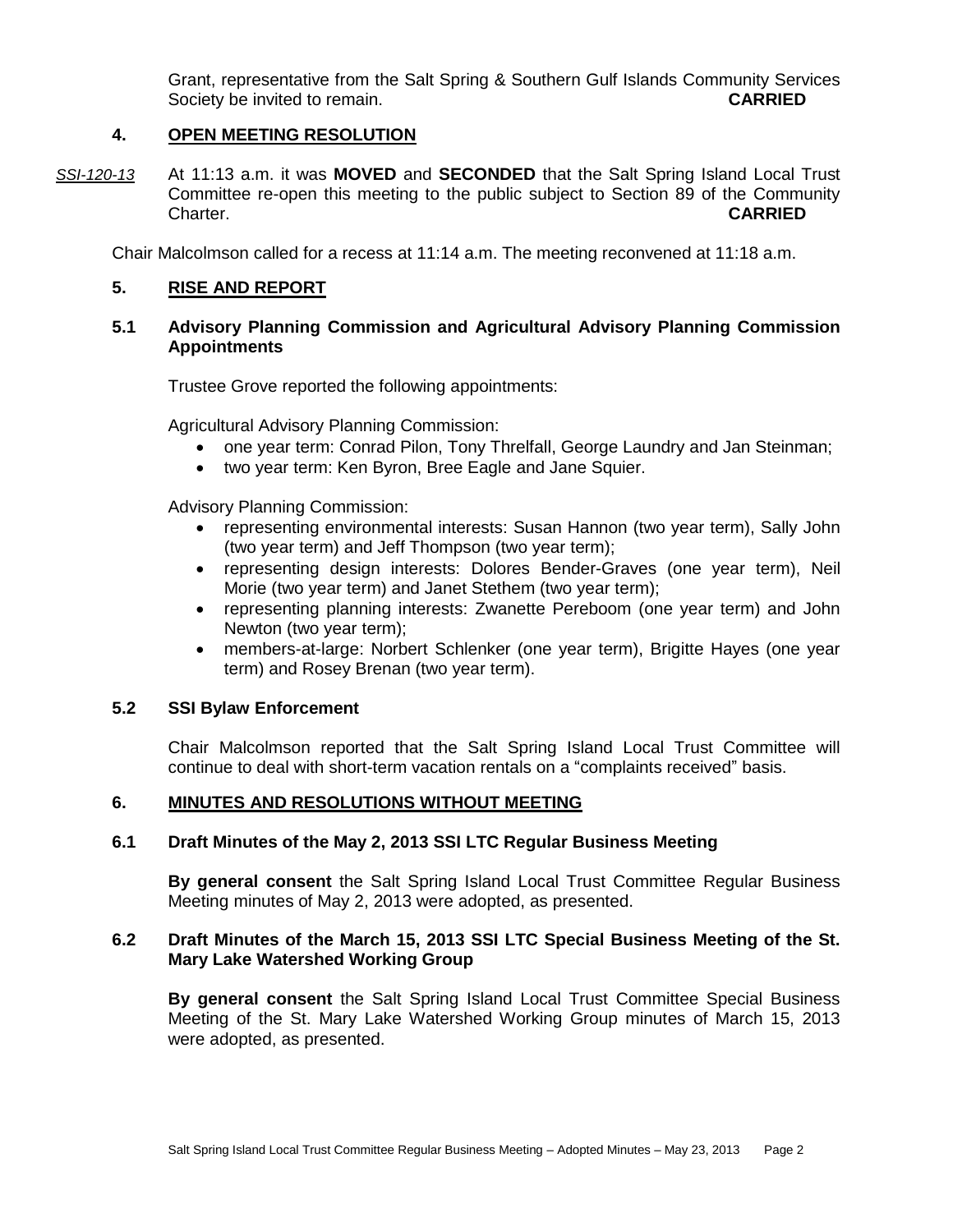# **6.3 Draft Minutes of the May 9, 2013 Industrial Advisory Planning Commission Meeting**

The minutes were received for information.

# **6.4 Draft Minutes of the May 16, 2013 Agriculture Advisory Committee Meeting**

The minutes were received for information.

# **7. LOCAL TRUST COMMITTEE PROJECTS**

# **7.1 SFU Hydrogeological Study of Salt Spring Island**

RPM Hartley reviewed the staff report dated May 14, 2013 regarding a request from the Salt Spring Island Water Council Society to assist in supporting a research team from Simon Fraser University to conduct a conceptual hydrogeological study of Salt Spring Island.

John Borst, representative for Salt Spring Island Water Council, was present and spoke.

Further to discussion, the following resolution was introduced:

*SSI-121-13* It was **MOVED** and **SECONDED** that the Salt Spring Island Local Trust Committee dedicate up to \$2,400 from the 2013/2014 LTC Special Projects budget for those deliverables related to land use planning that will support the Salt Spring Island Water Council Society in facilitating a Simon Fraser University hydrogeological study of Salt Spring Island, subject to seeking contract provisions noted in the staff report dated May 14, 2013. **CARRIED**

# **7.2 Trust Council Delegation Bylaw No. 154**

CAO Adams reviewed the Draft Request For Decision to Trust Council dated May 16, 2013 regarding delegation of certain powers to the Salt Spring Island Local Trust Committee.

Discussion followed.

# **7.3 Industrial Land Use Bylaw Update – Work Program Update**

Planner Cermak reviewed the staff report dated May 16, 2013 regarding amendments to the Industrial Land Needs Assessment Service Contract, the Industrial Land Use Bylaw Update work plan, and the Industrial Advisory Planning Commission Terms of Reference.

Further to discussion, the following resolutions were introduced:

- *SSI-122-13* It was **MOVED** and **SECONDED** that the Salt Spring Island Local Trust Committee approve an amendment to the Industrial Land Needs Assessment scope of work to include a public engagement survey at a cost not to exceed \$1,500. **CARRIED**
- *SSI-123-13* It was **MOVED** and **SECONDED** that the Salt Spring Island Local Trust Committee approve the Industrial Advisory Planning Commission Terms of Reference as amended dated May 16, 2013. **CARRIED**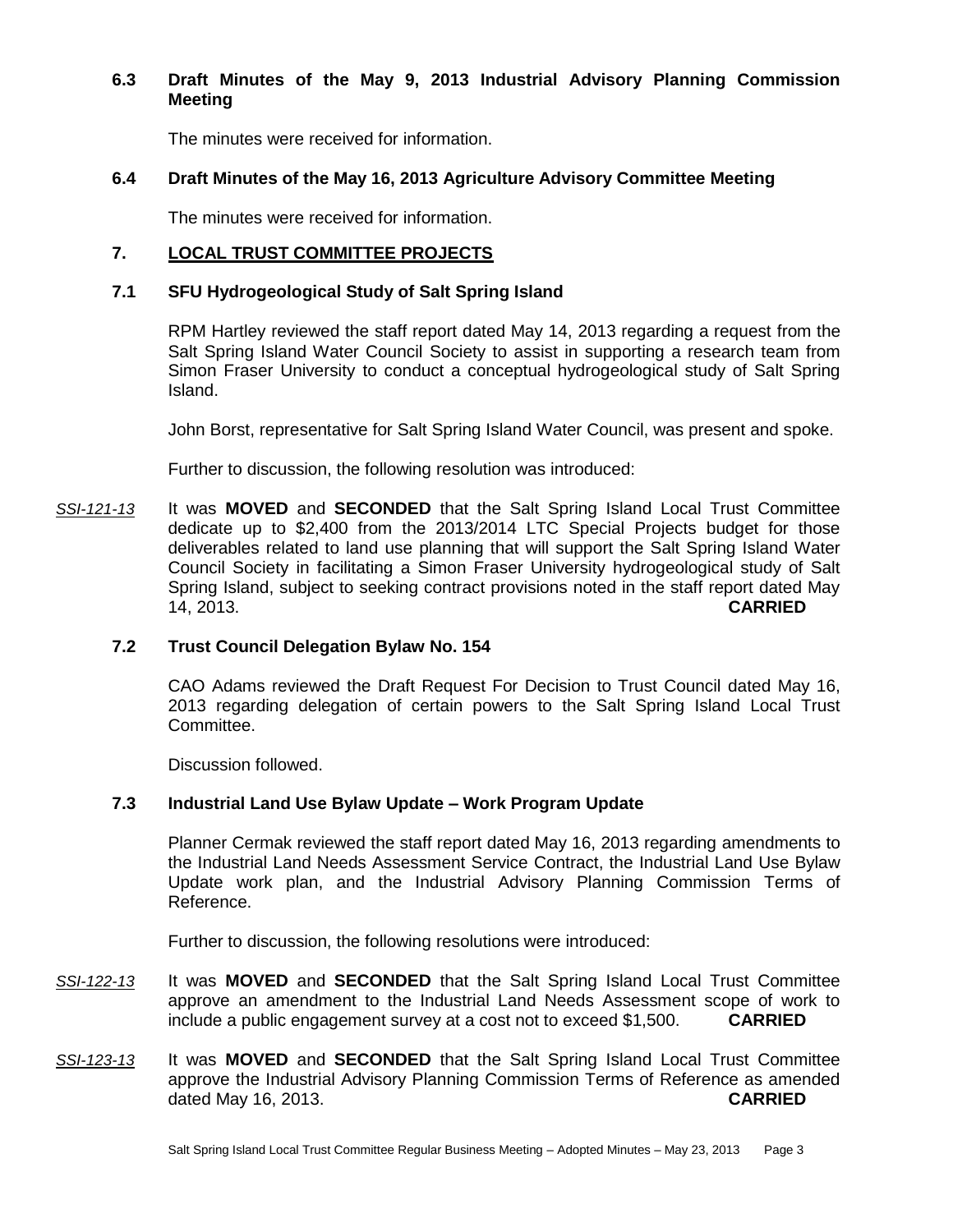- *SSI-124-13* It was **MOVED** and **SECONDED** that the Salt Spring Island Local Trust Committee approve, in general, the Industrial Land Use Bylaw Update work program amendments as presented in the staff report dated May 16, 2013. **CARRIED**
- *SSI-125-13* It was **MOVED** and **SECONDED** that the Salt Spring Island Local Trust Committee approve budget allocation of up to \$16,000 from the Salt Spring Island Program Budget to meet the Industrial Land Use Bylaw Update work program as presented in the staff report dated May 16, 2013. **CARRIED**

At the start of the afternoon session Chair Malcolmson welcomed the members of the public and thanked them for coming. She introduced herself, the Trustees and staff. She acknowledged that the Local Trust Committee is meeting in the traditional territory of the Coast Salish People.

# **8. TRUSTEE REPORTS**

Trustee Grams reported that he met with the following: Bullock Lake Resort owners, the Farmers' Institute board, and residents regarding affordable housing. He reported attended the following: a Local Planning Committee meeting in Victoria, Ruckle Park Farm Day, a Trust Programs Committee meeting in Ladysmith, a meeting arranged by the Chamber of Commerce regarding the harbour board walk, an Agricultural Advisory Committee meeting, and a Governance Study Committee meeting. He noted that he received a briefing from CAO Adams regarding the history of Bullock Lake.

Trustee Grove reported that he met with the following: the developer of the Channel Ridge area, and Bullock Lake Resort owners. He reported attended the following: an Industrial Advisory Planning Commission meeting, a Trust Programs Committee meeting in Ladysmith, the Annual General Meeting of the Chamber of Commerce, a meeting arranged by the Chamber of Commerce regarding the harbour board walk, an Agricultural Advisory Committee meeting, a Salt Spring Island Community Economic Development Commission meeting, and a Governance Study Committee meeting.

## **9. CHAIR'S REPORT**

Chair Malcolmson reported on the Islands Studies conference on Gabriola Island, nominations for the Islands Trust Community Stewardship Awards, and the upcoming Trust Council meeting on Mayne Island June 11-13, 2013.

# **10. CRD DIRECTOR'S REPORT – none**

## **11. DELEGATIONS**

## **11.1 SSI Elementary, Super Savers of the Environment**

Salt Spring Island Elementary School students' Sophie Gold and Stella Pingle spoke about dog waste disposal, Fraser Byers and Lizzie Woodley spoke about creosote on dock poles.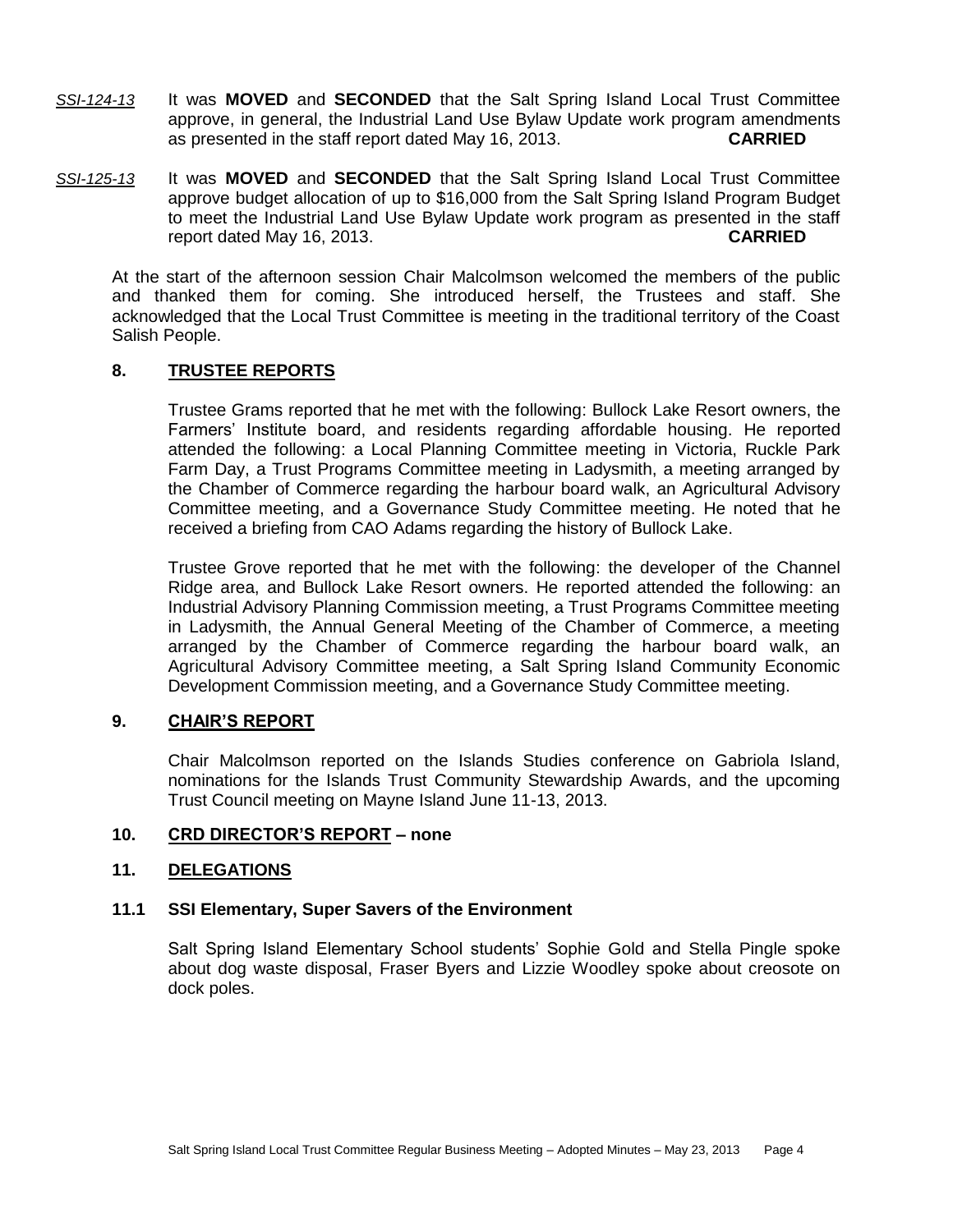# **11.2 Dr. Varzeliotis – Subject "Looking up the Kilt of a Term-inally Middle – Aged LTC"**

Dr. Varzeliotis spoke about the mid-term Trustees report, Booth Canal, and the Ideas Bank. He provided an additional written submission titled "Pitfalls of a Do-It-Yourself Mid-Term Report" dated May 23, 2013.

## **12. TOWN HALL**

Chair Malcolmson opened the Town Hall at 12:31 p.m. Members of the public expressed their views on: agenda page numbers, reception at the Islands Trust Office, feedback for letters from the public, distribution of information prior to Public Hearings, global population; and the work of political philosopher Michael Sandel.

Chair Malcolmson called for a recess at 12:37 p.m. The meeting reconvened at 12:48 p.m.

# **13. APPLICATIONS, PERMITS, BYLAWS AND REFERRALS**

# **13.1 SS-ALR-2013.1 – Capital Regional District – 133 Burgoyne Bay Road**

Planner Larson reviewed the staff report dated May 10, 2013 regarding the application for non-farm use in the Agricultural Land Reserve (ALR) to allow development of a series of constructed wetlands.

Further to discussion, the following resolution was introduced:

*SSI-126-13* It was **MOVED** and **SECONDED** that the Salt Spring Island Local Trust Committee forward application SS-ALR-2013.1 for non-farm use in the Agricultural Land Reserve with strong support to the Agricultural Land Commission (133 Burgoyne Bay Road, Capital Regional District). **CARRIED**

> It was noted that Trustees will write to the Agricultural Land Commission directly to convey their support.

## **13.2 SS-DVP-2013.3 – G. Allen - 254 Little Mountain Road**

Planner Larson reviewed the staff report dated May 15, 2013 regarding the application to vary the front lot line setback to permit the siting of an accessory building.

The applicant was present and spoke to the application.

Further to discussion, the following resolution was introduced:

*SSI-127-13* It was **MOVED** and **SECONDED** that the Salt Spring Island Local Trust Committee approve issuance of proposed Development Variance Permit SS-DVP-2013.3 to Victoria Chaney-Brosman and Stanley Brosman for Lot 2, DL1 and 20 North Salt Spring Island, Cowichan District, Plan VIP68038 (254 Little Mountain Road). **CARRIED**

## **13.3 SS-RZ-2012.2 – S. Bull – 147 Swanson Road**

Planner Larson reviewed the staff report dated May 15, 2013 regarding an update on progress to date, notably submission of a draft housing agreement and septic report.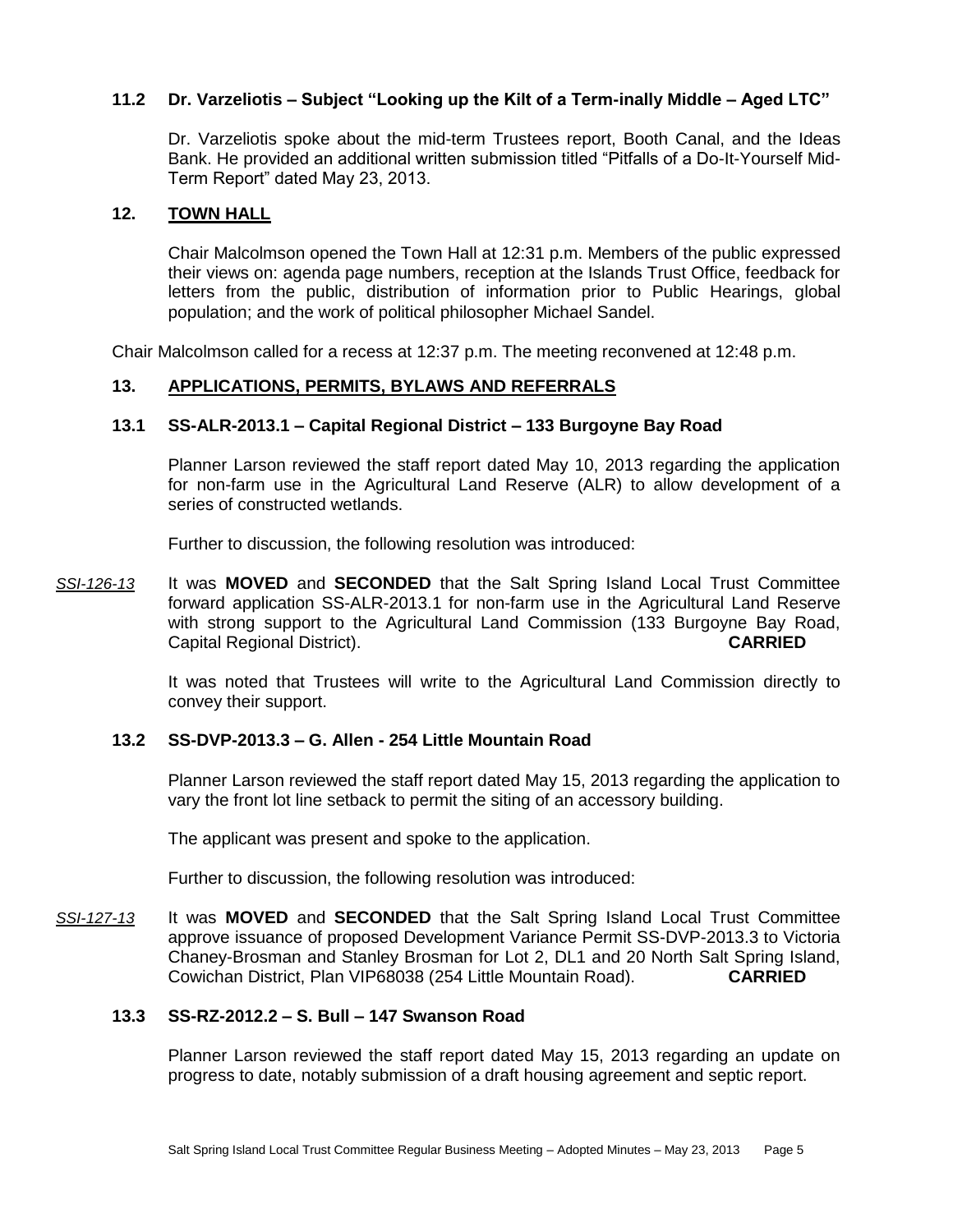The applicant was present and spoke. Rob Grant, representative from Salt Spring & Southern Gulf Islands Community Services Society was present and spoke.

Further to discussion, the following resolutions were introduced:

- *SSI-128-13* It was **MOVED** and **SECONDED** that the Salt Spring Island Local Trust Committee request staff advice about community consultation on the rezoning application for 147 Swanson Road (Bull, SS-RZ-2012.2). **CARRIED**
- *SSI-129-13* It was **MOVED** and **SECONDED** that the Salt Spring Island Local Trust Committee, with respect to application SS-RZ-2012.2 by Sheena Bull to amend the Land Use Bylaw (147 Swanson Road), direct staff to enter into an application processing cost recovery agreement with the applicant pursuant to Trust Council Policy and the Salt Spring Island Planning Application Fees Bylaw, reporting to the Local Trust Committee in June 2013. **CARRIED**

# **14. REPORTS**

## **14.1 Work Program Top Priorities Report**

The report was reviewed.

## **14.2 Projects List**

The list was reviewed.

## **14.3 Applications with Status Report**

The report was reviewed.

## **14.4 Expense Report – To March 31, 2013**

The report was reviewed.

## **15. BUSINESS ARISING FROM MINUTES**

## **15.1 Follow-Up Action List**

The list was reviewed.

It was noted that on page 5 of the report, fifth item, the name "Lisa Gordon" should be replaced with "Laura Stringer".

#### **16. CORRESPONDENCE**

## **16.1 SSI Chamber of Commerce – April 17, 2013 – Industrial Land Use on SSI**

The correspondence was received.

## **16.2 Gulf Islands National Parks Reserve – April 29, 2013 - Public Consultations for Draft Gulf Islands Management Plan**

The correspondence was received.